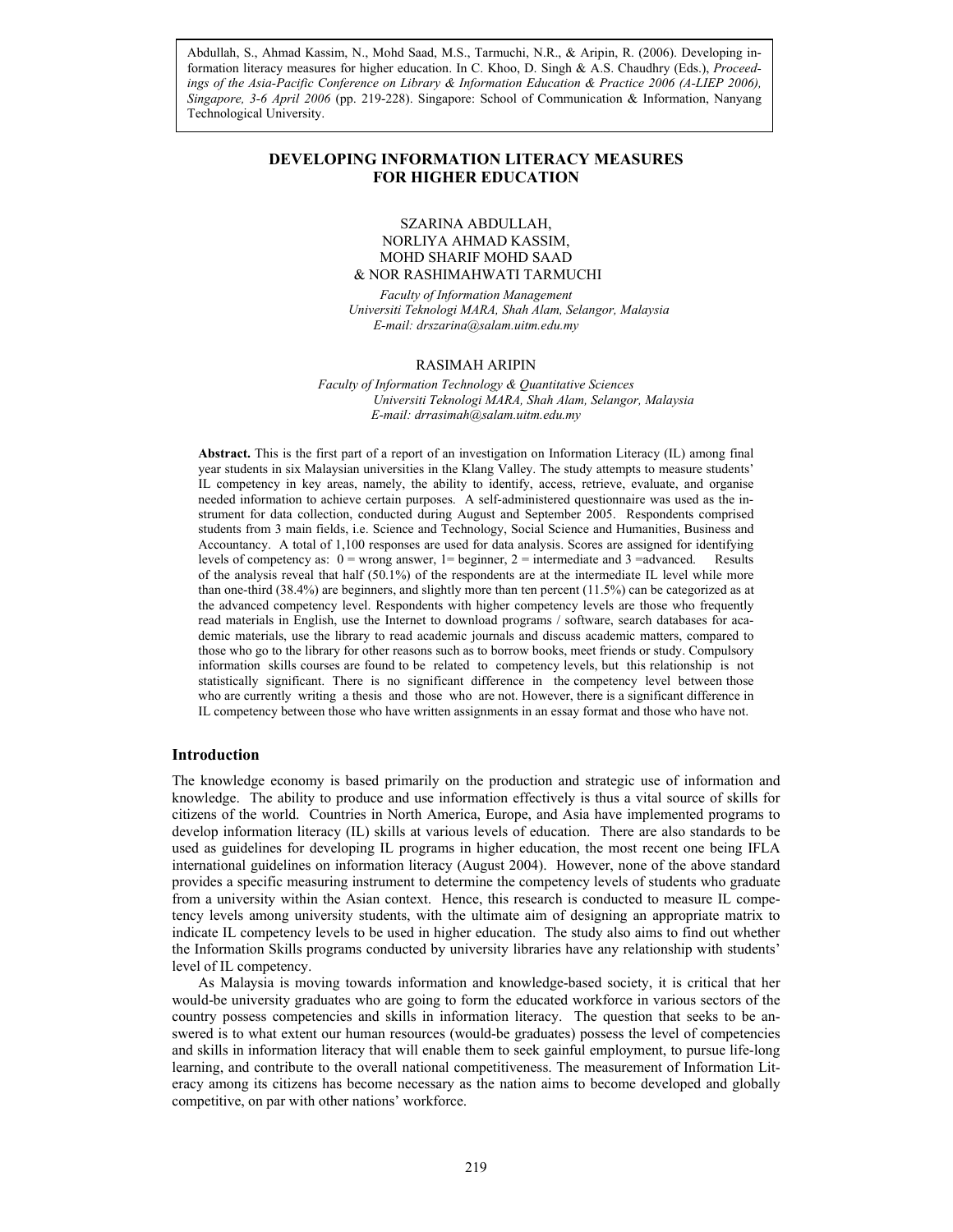## **Objectives of the Study**

- 1. To identify the competency level of information literacy among would-be university graduates in universities in Malaysia,
- 2. To make comparison of the level of information literacy among various disciplines and background of would-be graduates,
- 3. To make comparison on information literacy level between would-be graduates in private and public universities,
- 4. To identify areas of strengths and weaknesses in information literacy among the subjects of study.
- 5. To test the measuring instrument for the ultimate design of a reliable instrument for measuring IL competency in higher education.

#### **Definition of Information Literacy**

In a nutshell 'Information Literacy' is a set of abilities enabling an individual to recognise when information is needed, where to locate, evaluate and use it effectively. An 'information literate' individual is able to:

- 1. determine the extent of information needed for certain purposes
- 2. access and retrieve the needed information effectively and efficiently
- 3. critically evaluate information and its sources
- 4. incorporate selected information into one's knowledge base
- 5. use information effectively to achieve specific purposes
- 6. use information with understanding & acknowledging cultural, ethical, economic, legal, and social issues surrounding the use.

The above definition of Information Literacy has been used in several studies in schools and universities in US, Canada, Australia, UK, New Zealand and other European countries. (American Library Association, 2004; Bruce, 2002; Correia, 2002)

#### **Literature Review**

#### *The Significance of Information Literacy*

Many countries in the developed and developing parts of the world have recognised the importance of "Information Literacy" (IL) skills among their citizens and have implemented programs to inculcate the IL competencies and skills among students at all levels. In the US, the National Forum on Information Literacy, established in 1989, and the Institute for Information Literacy, established in 1998, have been instrumental in formulating IL Standards for school and higher education sectors. The US Department of Education have included IL as one of the country's five goals in education since December 2000. IL developments have also taken place in Canada, China, Japan, Mexico, Namibia, New Zealand, Singapore, and South Africa. (Bundy, 2002). Many European countries have implemented similar programs as a result of realizing the importance of IL, seen in the following Memorandum on Lifelong Learning (IFLA, 2001):

*"Europe has moved towards a knowledge-based society and economy. More than ever before, access to up-to-date information and knowledge, together with the motivation and skills to use these resources intelligently on behalf of oneself and the community as a whole, are becoming the key to strengthening Europe's competitiveness and improving the employability and adaptability of the workforce…Hence, learning how to learn, to adapt to change, and to make sense of vast information flows are now generic skills that everyone should acquire."* 

In 2001, the OECD's Educational Policy Analysis stated: "*The knowledge economy is based on the production and use of information and knowledge. The ability to produce and use information effectively is thus a vital source of skills for many individuals".* Another OECD report on Learning to Change (2001) stated: "*The skills of accessing, handling, using data and materials are more important than the ability to recall…across many fields of knowledge".* 

The world-wide and keen interest in IL among educators, governments, and librarians is reflected in a vast amount of literature and research on the subject at the elementary, secondary, and tertiary levels.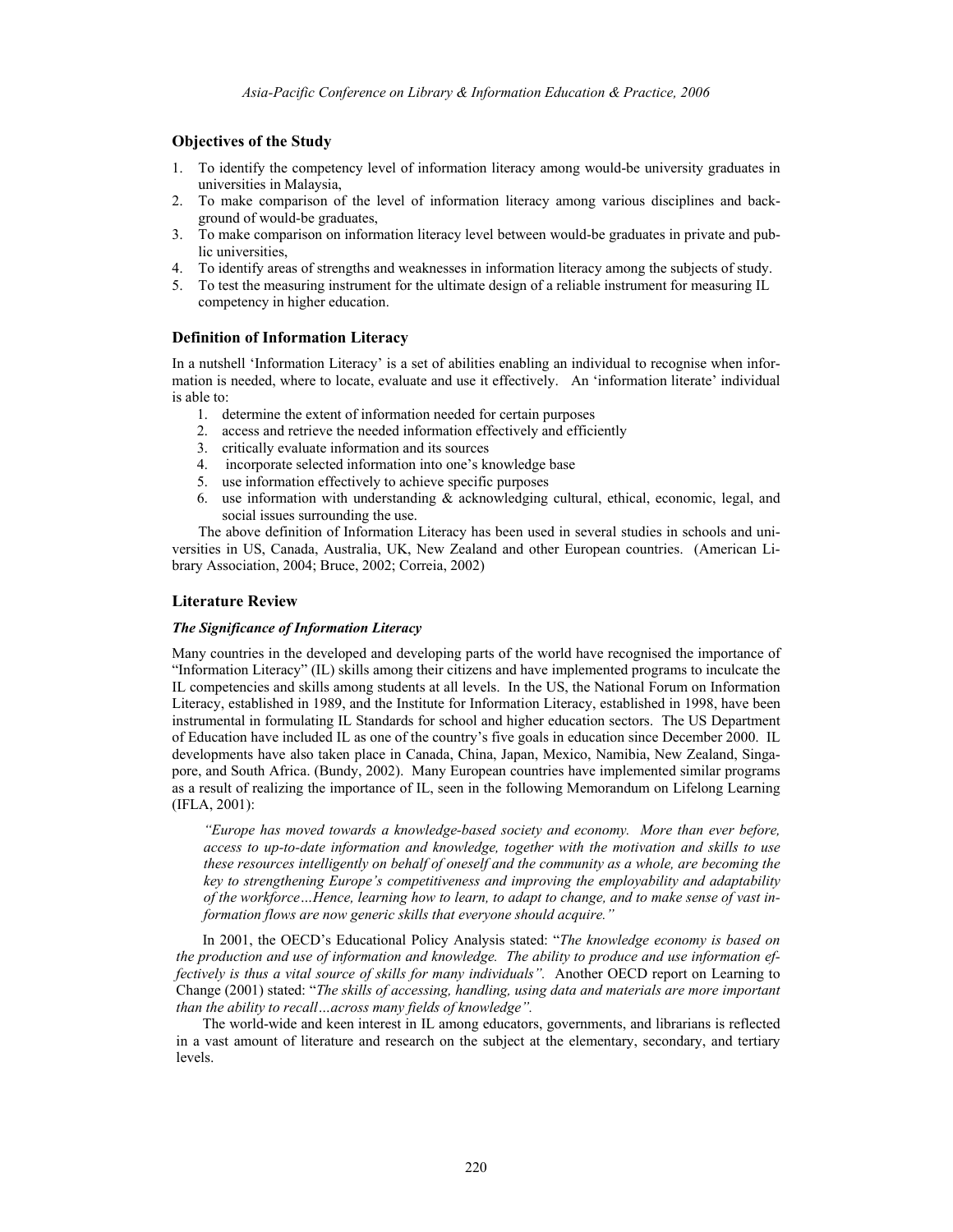#### **Information Literacy in Higher Education**

Research on information literacy among students in higher education has been carried out since the 1980s (Krentz and Gerlach, 1989; Fowler, 1990) using various methodologies, some of which were surveys, interviews, focus groups and tests (including pre and post test). Survey method was the most frequently employed as seen in major studies by Kunkel, Weaver and Cook (1996) and Maughan (2001). Kunkel, Weaver and Cook carried out the survey among 245 undergraduates of Kent State University regional campus in the US to assess the basic skills of incoming undergraduates and how students' characteristics affect these skills. Maughan's study reported that between 1994 and 1999, the University of California at Berkeley conducted an ongoing survey of information competencies in selected academic departments, namely political science, history, sociology and philosophy in order to measure information literacy among graduating seniors.

Other studies using survey methods among students on US campuses are those conducted by Brown (1999) at Oklahoma University to explore the information literacy level of physical science graduate students; Nero's study (1999) at four Pennsylvania State System of Higher Education universities using a questionnaire as the instrument among graduating teachers; Case-Smith and Powel's survey (2003) to assess whether graduates of the occupational therapy programme of the Ohio State University were applying their information-seeking skills that they had learnt as undergraduates. All of the above studies used quantitative methods for data collection and analysis.

A rarely-used methodology – qualitative study, by Hepworth (1999) among students at Nanyang Technological University in Singapore is quite unique in its attempt to determine respondents' strengths and weaknesses in terms of their information literacy and skills. The methods included a combination of qualitative techniques, such as task analysis, talk through and observation which were applied while students conducted a research project. In general it was found that students had limited skills in the area of information literacy. Based on these findings recommendations were proposed to help develop information literacy skills and incorporate their delivery in the university curriculum, and not to treat it as a separate subject.

#### **Information Literacy Studies in Malaysia**

In Malaysia, university libraries have been conducting, in one way or others, courses under the umbrella of IL (Che Norma Bahri , 2004, Chan Sai Noi, 2003; Juhana Salim, 2000). These courses can be categorised as:

- 1. Orientation for all new undergraduates/post graduates,
- 2. Optional Information skills programmes for final year undergraduates,
- 3. Specialised information skills programmes such as use of databases and internet searching skills,
- 4. Compulsory Information literacy / skills courses which are accorded academic credits,
- 5. Information literacy course accorded credits at the same level as other electives under Cocurriculum.

At the completion of the program, students' feedback is collected through an evaluation form. Only the courses conducted to earn credits are evaluated from the students' ability to perform certain tasks through tests, work sheets, and final exams.

Serious attempts to find out the level of IL competencies and skills at the university level can be seen in two doctoral research studies currently being conducted at the Universiti of Malaya among students of Faculty of Information Technology and Computer Science (Mohd Sharif, 2004; NorEdzan, 2004). However these two studies confine their investigation to students of only one faculty at one university.

Considering the amount of research conducted overseas and in Malaysia, it appears that no one study has come up with a matrix or an integrated index as indicators of competency level in information literacy that can be applied in higher education and at the national level in Malaysia. The latest comprehensive review by Mohd Sharif, Nor Edzan and Zainab (2005) emphasizes the need for a standardised tool to measure the effectiveness of IL courses in Malaysian universities. Hence, the present study is considered timely in addressing the issues related to IL competency measurement in higher education in Malaysia.

#### **Scope of the First Part of the Study**

After careful and considerable search for suitable instruments to measure IL competency, we found that not all six abilities can be measured with certain degrees of validity and reliability within a short span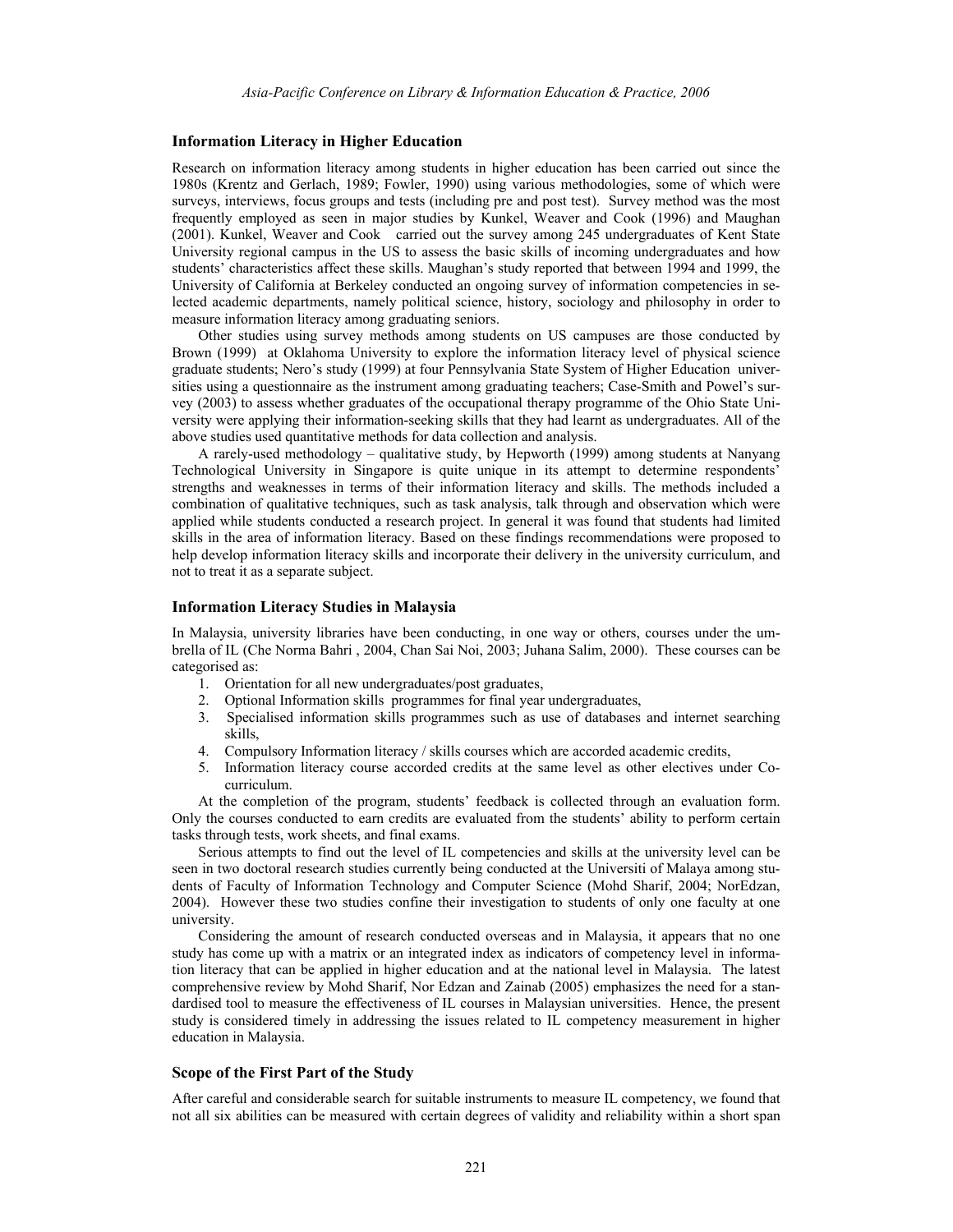of time. Neither can they be measured using similar instruments. Hence, in the first part of the study we have decided to focus on skills that can be measured through respondents' actual performance reflecting the competent use of their IL skills. These are the abilities to: access, identify, retrieve, search, evaluate, organise, and select suitable sources and certain information for specific purposes. Other abilities, namely, "to incorporate selected information into one's knowledge base, to use information effectively to achieve specific purposes, and to use information with understanding  $\&$  acknowledging cultural, ethical, economic, legal, social issues surrounding the use" will be further addressed in the second part of the study.

### **Methodology**

The instrument for data collection is designed in the form of both open and closed-ended selfadministered questions to test students' knowledge and ability in performing certain tasks which are indicative of their information literacy skills. The levels of their performance are categorized as: beginner, intermediate, and advanced based on their responses. The questionnaire was pilot tested among 50 final year students across universities and faculties during July 2005, the results of which led the research team to modify and simplify certain questions. Real data collection was carried out during September 2005 from among 1,118 final year students in 4 public and 2 private universities located in the Klang Valley of Malaysia. This sample population is considered a "convenient sample", not representing the whole university population in Malaysia, but large enough and from diverse background, to generate data to achieve the objectives of the study, and to test the robustness of the instrument before it is used nationwide. A total of 1,100 responses are used for data analysis. Scores are assigned for identifying levels of competency as:  $0 =$  wrong answer,  $1 =$  beginner,  $2 =$  intermediate,  $3 =$  advanced. Data analysis using SPSS version 12.0 reveals the number of students at each level of IL competency. Cross tabulations are carried out to detect the relationship between competency levels and certain aspects in the respondents' background as well as information-related habits.

#### **Respondents' Profiles**

# *Fields of Study/Faculty*

A total of 1,118 respondents from final year, six universities (four public and two private) in the Klang Valley of Malaysia were surveyed. Table 1 shows the highest number of respondents were from UiTM (362 or 32.4%) and the lowest were HELP Institute (51 or 4.6%). Four hundred and ninety-eight (498) or 44.5% of the respondents came from the field of Science and Technology, 401 or 35.9% from Social Science and Humanities while the field of Business, Economics and Finance made up of 219 or 19.6% of the total respondents. One-hundred and seventy-two (172) or 34.5% of respondents from the field of Science and Technology were from UPM while the lowest were from HELP Institute. In the field of Social Science and Humanity, the highest number of respondents came from UiTM (171 or 42.6%). About one-third of the respondents in the field of Business, Economics and Finance were also from UiTM (75 or 34.2%).

| University            | Social Science &<br><b>Humanities</b> | Science &<br><b>Technology</b> | <b>Business, Eco-</b><br>nomics & Finance | <b>Total</b> |
|-----------------------|---------------------------------------|--------------------------------|-------------------------------------------|--------------|
| <b>UiTM</b>           | 171                                   | 116                            | 75                                        | 362          |
| UM                    | 140                                   | 49                             | 50                                        | 239          |
| <b>UKM</b>            | 69                                    | 118                            | 46                                        | 233          |
| UPM                   |                                       | 172                            |                                           | 172          |
| <b>UNITEN</b>         |                                       | 32                             | 29                                        | 61           |
| <b>HELP</b> Institute |                                       |                                |                                           |              |
| Total                 |                                       | 498                            | 219                                       | l.118        |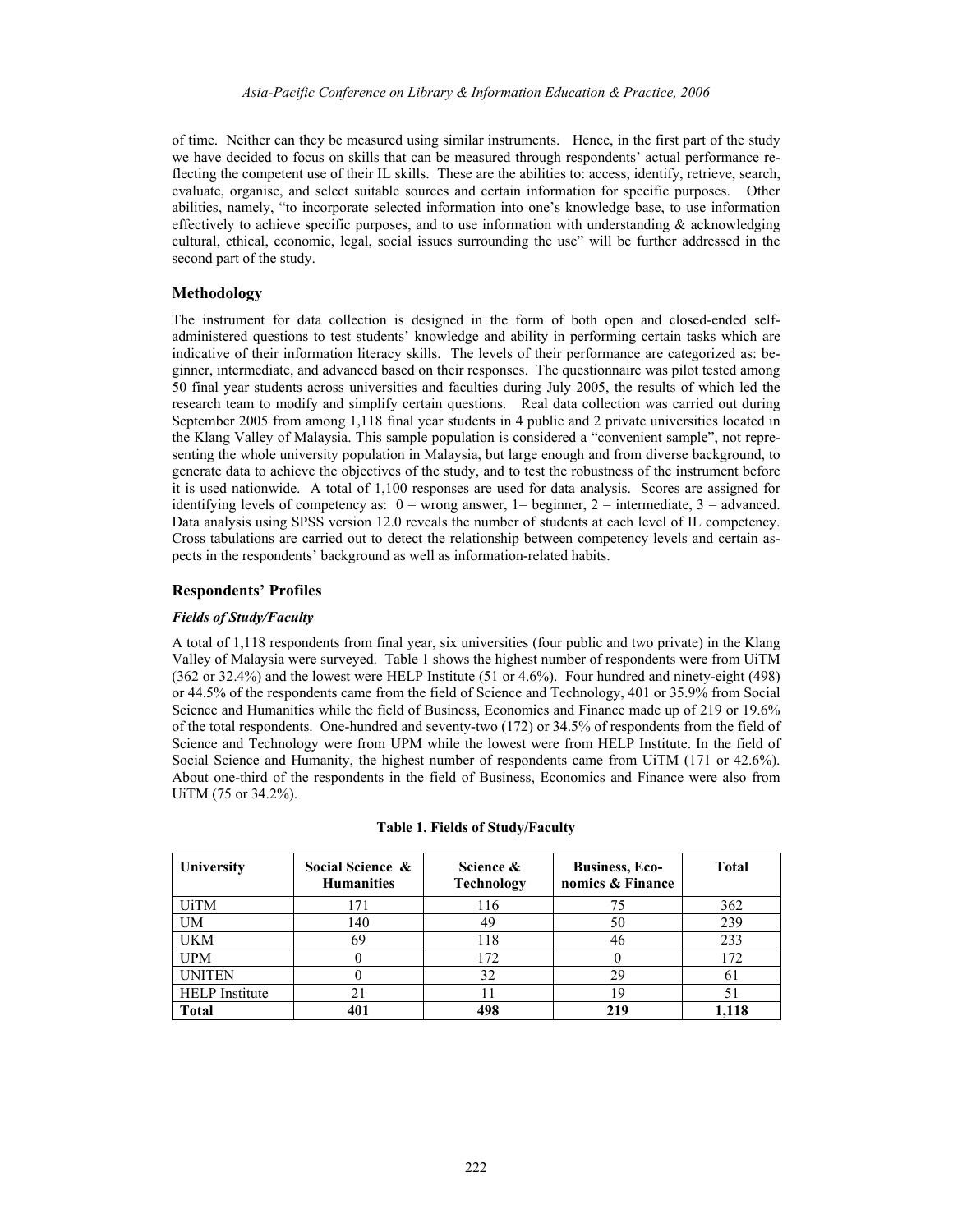### *Gender*

The majority of respondents were female (780 or 71.1%) while 317 or 28.9% were male. Among the 780 female students, 338 were in Science and Technology, 267 in the Social sciences/Humanities and 175 in Business and Finance. Out of the 317 male students, 156 were in Science and Technology, followed by 120 in Social Sciences/Humanities, and 41 in the Business and Finance field.

#### *Language Used and Reading Materials*

At home, Bahasa Melayu is the most frequently used language (713 or 64.8%) followed by Chinese (210 or 19.1%). On campus, Bahasa Melayu is also the most frequently used (624 or 56.6%) followed by English (170 or 15.4%). Where reading materials are concerned, almost half (540 or 49.3%) of the respondents mentioned that their reading materials are in English.

### *Things Respondents Do Frequently on the Internet*

When asked about three things they frequently do on the Internet, listed highest to the lowest in the order of frequency are: use e-mail (966 or 86.4%), search databases for academic materials (790 or 70.7%), and check latest news (699 or 62.5%). It is interesting to note that "communicate with my lecturer" is one of the least frequent activities of respondents (164 or 14.7%).

### *Things Respondents Do Frequently at the Library*

Results show that "borrowing books" is the most frequent activity of respondents at the library (875 or 78.3%) followed by "search for material" (799 or 71.5%) and "study" (720 or 64.4%). However, when asked to specify "others", respondents mentioned "sleep" (3 or 0.3%).

### *Attending Information Skills Program*

Slightly more than half (612 or 54.7%) of the respondents had attended library orientation programs when they were new students. About one-third of the respondents had attended one-semester compulsory information skills course when they were first year students (310 or 27.7%) and slightly more than a quarter of the respondents had attended compulsory information skills course for final year students ( 286 or 25.6%).

## *Writing Thesis, Term Paper and Assignments*

Almost half of the respondents have written assignments in essay format (547 or 48.9%) and are in the process of writing a thesis for their final year (533 or 47.7%) respectively. Another 271 or 24.2% reported that they have written a term paper/project.

## **Results of Data Analysis**

For this first part of the study, information literacy (IL) skill is measured by the ability to access, identify, retrieve, search, evaluate, organise, and select suitable sources and certain information for specific purposes.

A total of ten questions were asked and the scores assigned for the responses are as follows: 0 (wrong answer), 1 (beginner), 2 (intermediate) and 3 (advanced). The total score is then used to indicate the level of IL competency. Eight out of the ten questions have at least one wrong answer (score = 0), the remaining two have no wrong answers, while all ten questions have at least one advanced answer (score = 3). This means that the total possible scores range from two to thirty (all advanced). For ease of interpretation, the scores are then converted to percentages.

## **I.** *Overall Competency Levels of Respondents*

For further analysis on the determinants of IL competency, the total scores are used while for the purpose of categorization of the respondents in terms of IL competency, they are grouped based on the total scores as follows:

| Less than $60\%$                   | Beginner     |
|------------------------------------|--------------|
| Between $60\%$ to less than $75\%$ | Intermediate |
| 75% or higher                      | Advanced     |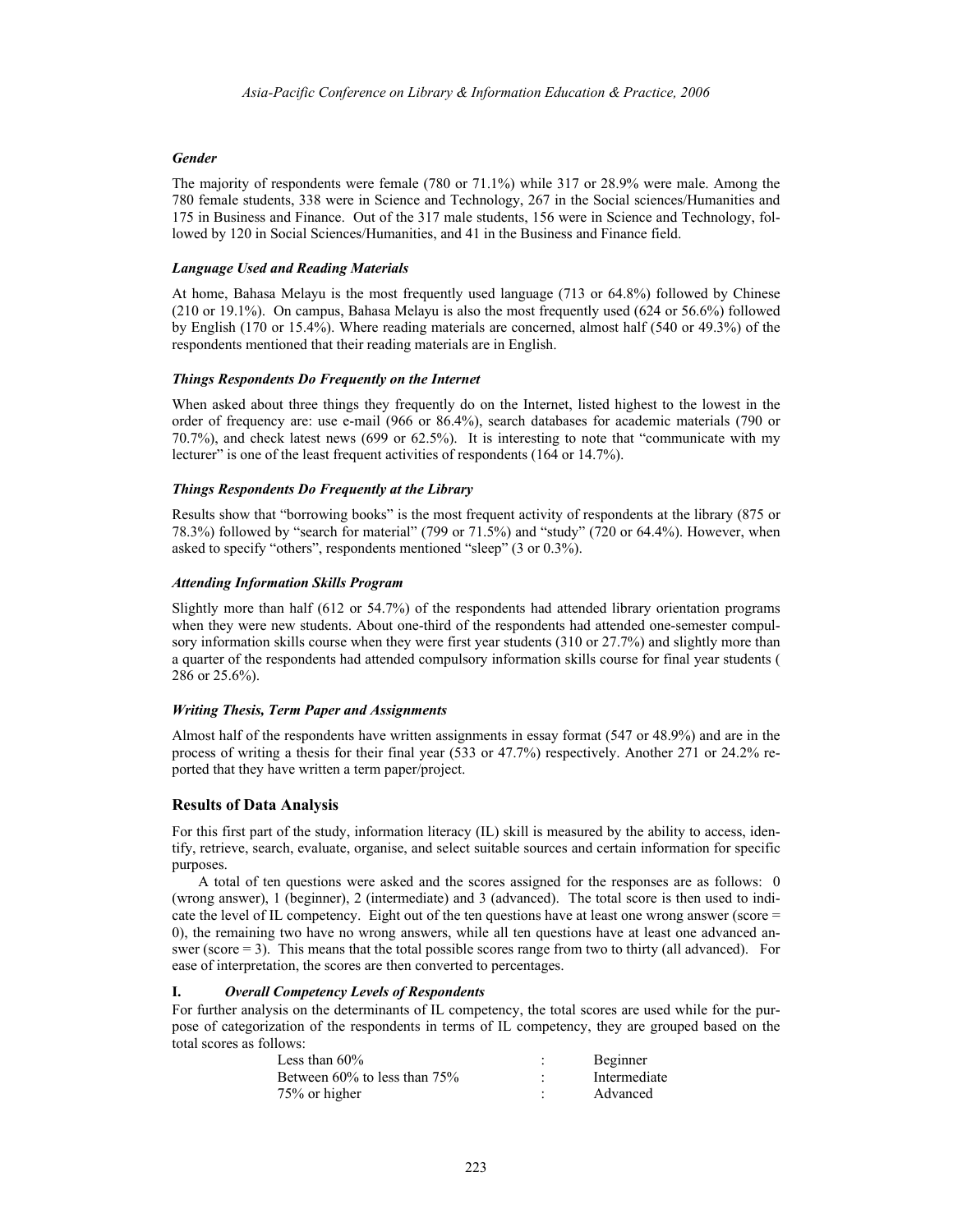Based on this grouping of scores, the survey found that half (50.1%) of the students surveyed are those with intermediate level of IL competency while more than one-third (38.4%) is beginners (Figure 1). Only slightly more than ten percent (11.5%) can be categorized as having advanced competency.



**Figure 1. Categories of respondents by the level of IL competency** 

The distribution of the competency scores is slightly skewed with some extreme low values due to non-responses. For further analysis, these extreme low values are eliminated from the sample. The IL competency scores for the remaining 1,100 respondents range from 30.0% (10 out of 30) to 93.3% (28 out of 30) with a mean of 61.5% and a median of 63.3% (Table 2).

| <b>Statistic</b>          | <b>Total Score</b> | <b>Percentage Score</b> |  |
|---------------------------|--------------------|-------------------------|--|
| Minimum                   | 9                  | 30.0                    |  |
| Maximum<br>$2_{-}$        | 28                 | 93.3                    |  |
| Median<br>3.              | 19                 | 63.3                    |  |
| Mean<br>4.                | 18.4               | 61.5                    |  |
| Standard, Deviation<br>5. | 3.5                | 11.6                    |  |
| Sample size<br>6.         | 1100               |                         |  |

**Table 2. IL Competency Total and Percentage Scores** 

## **II.** *Specific Knowledge and IL Skills*

The percentage of respondents with advanced competency for searching and evaluating information by task are summarized in Table 3. The majority (86.3%) knows that the only way to get the up-to-date information on computer viruses is by searching the web and the most relevant journal articles can be identified by reading the abstracts and reviewing the subjects/descriptors (73.9%). More than half are also able to organize information efficiently for preparing a paper (58.1%) and identify the most reliable published source of information in the library (56.6%). However, the majority lacks the skills to use the Internet efficiently to search for and evaluate information. In particular, less than fifteen percent were able to: identify the most efficient search engine (14.5%); to determine on how to narrow a search based on keywords (13.8%); and to identify the most reliable published source of information on the Internet.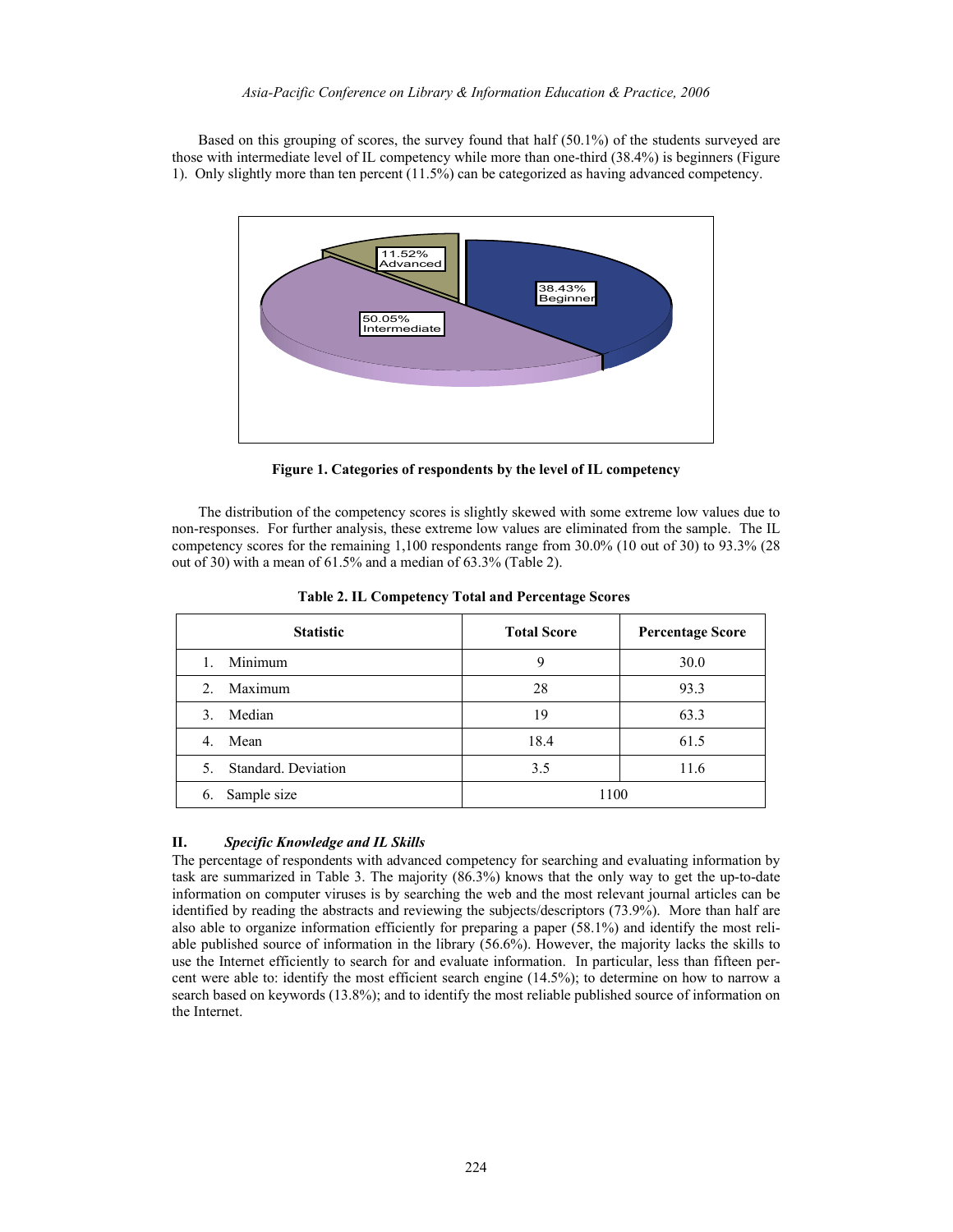|    | Knowledge on                                                          | <b>Respondents with the</b><br>most appropriate answer |
|----|-----------------------------------------------------------------------|--------------------------------------------------------|
| 1. | Getting an up-to-date information on computer virus                   | 86.3                                                   |
| 2. | Selecting relevant journal articles from an electronic database       | 73.9                                                   |
| 3. | Organizing information efficiently for preparing a paper              | 58.1                                                   |
| 4. | Identifying the most reliable source of information in the library    | 56.6                                                   |
| 5. | Differentiating facts from opinion                                    | 49.4                                                   |
| 6. | Choice of reliable information source for a research paper            | 44.9                                                   |
| 7. | Search engine                                                         | 31.0                                                   |
| 8. | The most efficient search technique                                   | 14.5                                                   |
| 9. | Narrowing a search based on keywords                                  | 13.8                                                   |
|    | 10. The most reliable published source of information on the Internet | 12.7                                                   |

|  |  | Table 3. Percent of respondents at the advanced level of specific IL knowledge and skills |
|--|--|-------------------------------------------------------------------------------------------|
|  |  |                                                                                           |

### **III.** *Relationship between IL Competency and Respondents' Background*

In order to compare the level of competency by selected background characteristics, the appropriate nonparametric methods are carried out. The results are summarized in Table 4. On average, the competency level of the science and technology students is slightly higher compared to those from other fields, but the difference is not statistically significant. There is also no evidence of gender difference or whether or not English is used at home or on campus. However, those who read English materials are found to have a higher competency than those who read in other languages.

|                | <b>Characteristic</b>                  | <b>Mean Percentage</b><br><b>Score</b>                        | <b>Test Statistic</b> | p-value   |
|----------------|----------------------------------------|---------------------------------------------------------------|-----------------------|-----------|
|                | Gender                                 | Male<br>$= 61.7$<br>Female = $61.4$                           | 0.637                 | 0.755     |
| 2 <sub>1</sub> | Field of Study                         | S&T<br>$= 61.8$<br>SS&H<br>$= 61.2$<br>$B\&\text{Fin} = 61.1$ | 0.901                 | 0.637     |
| 3.             | Frequently used English at home        | Yes<br>$= 62.4$<br>No.<br>$= 60.8$                            | $-1.754$              | 0.079     |
| 4.             | Frequently used English on cam-<br>pus | <b>Yes</b><br>$= 61.8$<br>No<br>$= 60.7$                      | $-0.955$              | 0.340     |
| 5.             | Frequently read English materials      | <b>Yes</b><br>$= 61.9$<br>N <sub>0</sub><br>$= 58.8$          | $-3.203$              | $0.001**$ |

| Table 4. Comparison of IL Competency Score by Selected Demographic Characteristics |  |  |  |  |
|------------------------------------------------------------------------------------|--|--|--|--|
|------------------------------------------------------------------------------------|--|--|--|--|

*\*\* Significant difference at the 0.01 level of significance* 

## **IV.** *Relationship between IL Competency and Respondents' Information-Related Activities*

It is also of interest to find out whether IL competency is associated with activities carried out by students in the library, activities on the Internet and their course requirements in terms of assignments and projects. Table 4 presents the activities that have significant relationship with the IL competency. The data show that those who use the Internet to download programs/software and search databases for academic materials frequently are more competent in searching and evaluating information than those who do not. Similarly, those who use the library to read academic journals and discuss academic mat-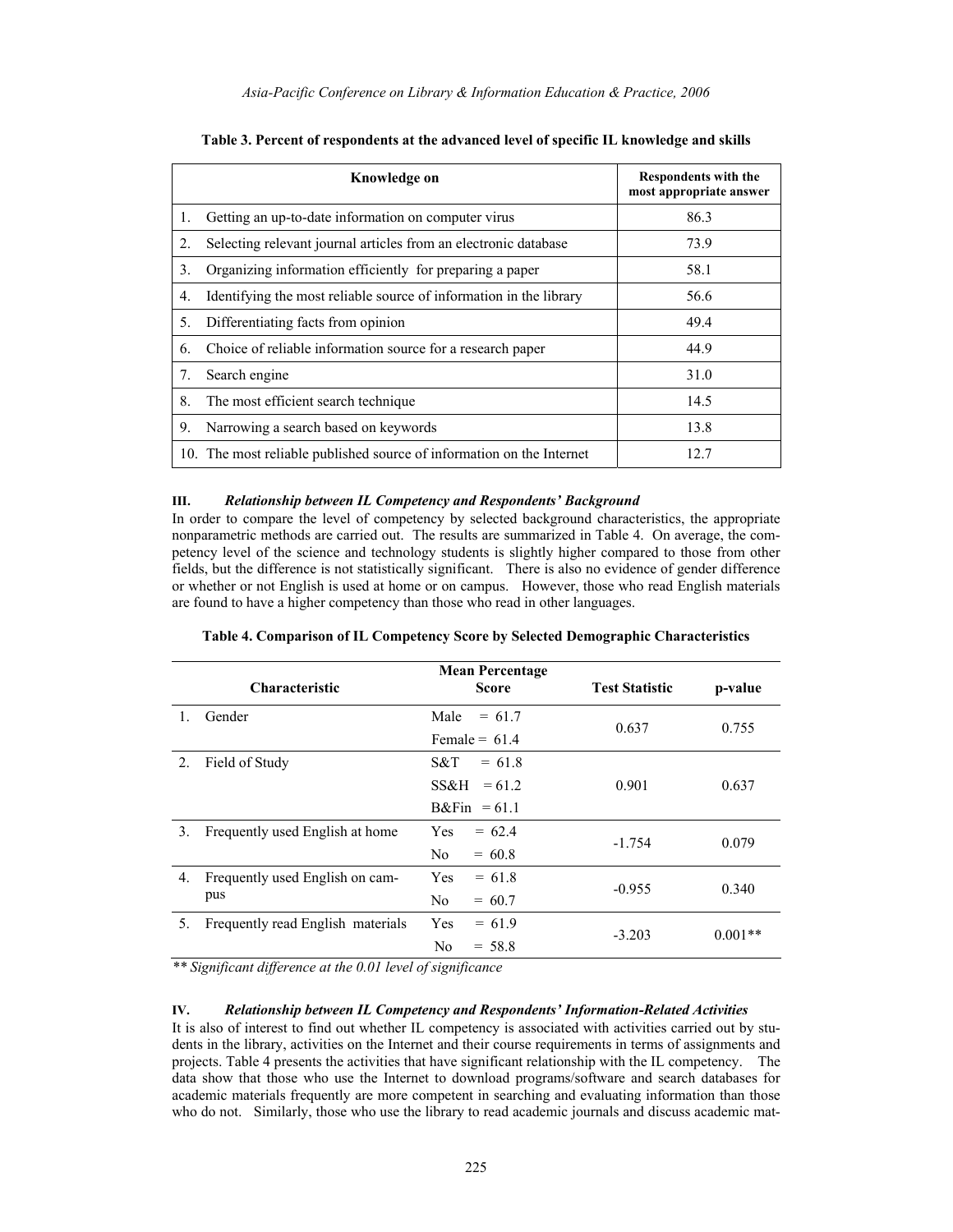#### *Asia-Pacific Conference on Library & Information Education & Practice, 2006*

ters are found to have a higher competency level compared with those who go to the library for other reasons, such as to borrow books, meet friends or study. Attending either voluntary or compulsory information courses is found to be associated with higher competency level, but this relationship is not statistically significant. Also, there is no significant difference in the competency level between those who are currently writing a thesis and those who are not (p-value  $\leq 0.05$ ).

 However, a significant difference is apparent between respondents who have written assignments in an essay format and those who have not.

|                | <b>Information-related Activities</b>                     | <b>Mean Percent-</b><br>age Score | <b>Test Statistic</b> | p-value        |  |
|----------------|-----------------------------------------------------------|-----------------------------------|-----------------------|----------------|--|
| $1_{\cdot}$    | Use the Internet frequently to check the latest<br>news   | $Yes = 62.3$                      | $-2.977$              | $0.004**$      |  |
|                |                                                           | $No = 601$                        |                       |                |  |
| 2.             | Use the Internet frequently to download pro-              | $Yes = 62.6$                      | $-3.093$              | $0.002**$      |  |
|                | grams/software                                            | $No = 60.5$                       |                       |                |  |
| 3 <sub>1</sub> | Use the Internet frequently to search data bases          | $Yes = 62.0$                      | $-2.284$              | $0.022*$       |  |
|                | for academic materials                                    | $No = 60.2$                       |                       |                |  |
| 4.             | Use the library frequently to discuss academic<br>matters | $Yes = 62.7$                      | $-2.823$              | $0.005**$      |  |
|                |                                                           | $No = 60.7$                       |                       |                |  |
| 5.             | Use the library frequently to read academic               | $Yes = 62.5$                      | $-2.357$              | $0.018*$       |  |
|                | journals                                                  | $No = 60.8$                       |                       |                |  |
| 6.             | Have attended a voluntary information skills              | $Yes = 60.9$                      | $-0.731$              | 0.465          |  |
|                | course for undergraduates                                 | $No = 61.5$                       |                       |                |  |
| 7.             | Have attended one semester compulsory in-                 | $Yes = 62.3$                      |                       | 0.106          |  |
|                | formation skills course for first year students           | $No = 61.0$                       | $-1.618$              |                |  |
| 8.             | Have written assignments in essay format                  | $Yes = 62.7$                      |                       |                |  |
|                |                                                           | $No = 60.0$                       | $-3.657$              | $\leq 0.001**$ |  |

| Table 5. Comparison of IL Competency Score by Selected Activities Related to the Library, |  |  |
|-------------------------------------------------------------------------------------------|--|--|
| <b>Internet and Course Requirements</b>                                                   |  |  |

Items 6 & 7 show no significant difference.

*\* Significant difference at the 0.05 level of significance.* 

*\*\* Significant difference at the 0.01 level of significance.* 

#### **Discussion**

Based on the above results which are not yet comprehensive, nor complete, we hesitate to suggest any concrete implications on findings. We can only highlight certain issues that emerge which may be of interest to educators and librarians involved in measuring IL competency among students.

Firstly, the instrument for measuring various IL abilities need to vary according to each specific ability. It is certain that perception survey asking respondents to give opinion about the IL course they have attended does not measure respondents' abilities and knowledge. For each ability that needs to be measured, it must be expressed in a specific behaviour or outcomes that are measurable. Such outcomes must also be tied in with the expected outcomes of the IL courses designed for students. The entire exercise can be very tedious, lengthy, and become a demotivating factor for students. As has been observed during the data collection process, some students did not want to exercise their thinking in filling in the questionnaire. Some gave playful answers which were not related to the questions. As far as the instrument is concerned, we hope to improve its validity, robustness and reliability while keeping it simple, precise, and short, before we move on to the next stage of conducting the survey nationwide.

Secondly, results of respondents' competency indicate areas for improvements as follows:

- 1. ability to organise information for future use,
- 2. ability to differentiate (evaluate and select) reliable sources of printed information,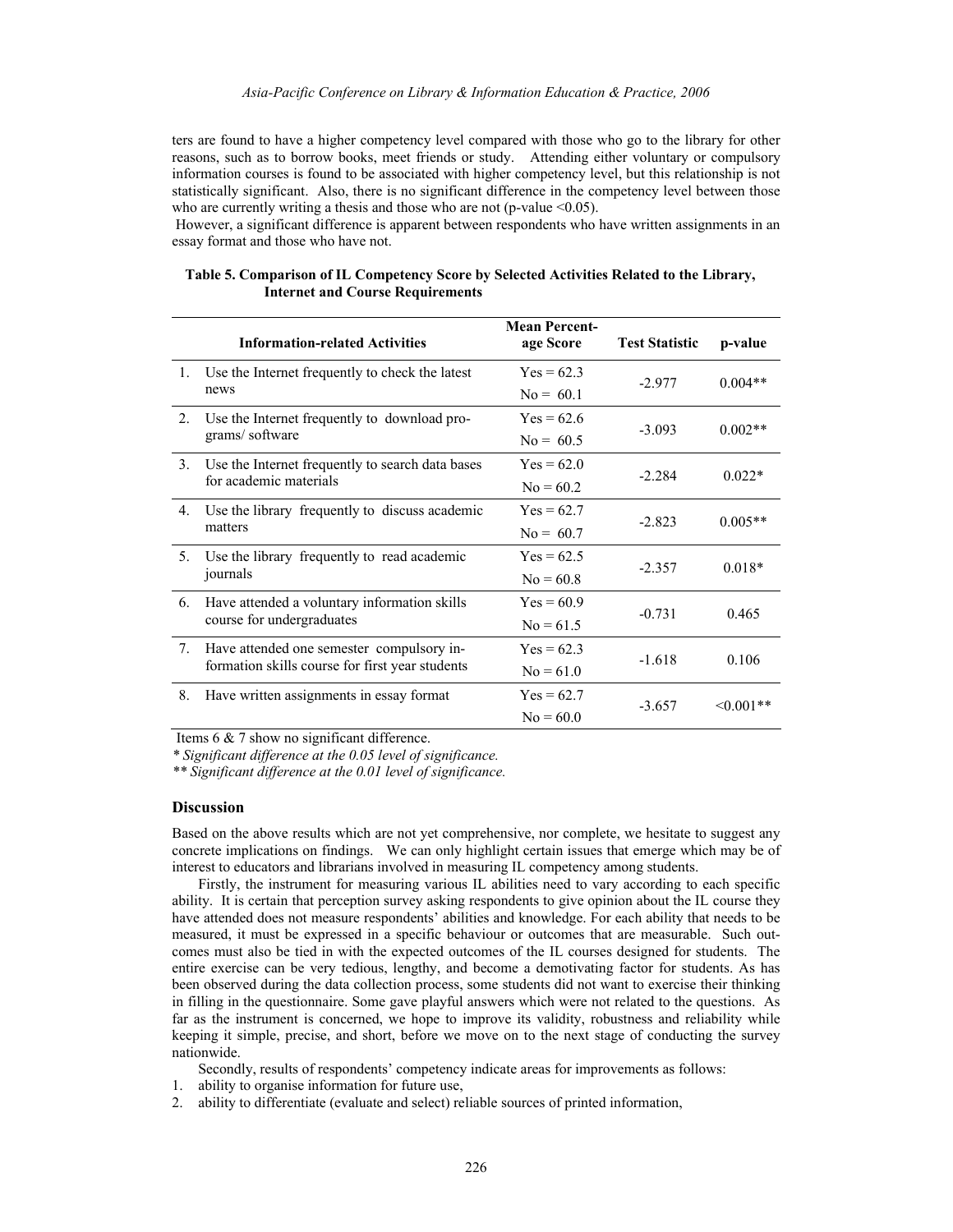- 3. ability to differentiate facts from opinion,
- 4. ability to conduct search and select the most appropriate search engine for locating information.

Thirdly, the relationship between competency and respondents' background has implications for designing the IL program. The fact that higher competency levels are related to reading English materials, using the library to read academic journals, using the Internet to search academic databases, and writing essay assignments, provide useful inputs for librarians and educators in terms of selecting content and contexts that are conducive for building IL competency.

#### **The Next Stages**

The immediate next stage of the study will report on students' awareness on the ethical aspect of information use and the ability to identify information components. Yet another yet future study intends to measure students' ability to incorporate selected information into one's knowledge base, and to use information effectively to achieve specific purposes.

#### **References**

American Library Association. (2004). Information Literacy Competency Standards For Higher Education. Retrieved 13 Feb 2004: http://www.ala.org/acrl/

Brown, C and Krumholz, L. R (2002). Integrating information literacy into the science curriculum. College and Research Libraries, 63(2), pp. 111-123

- Brown Cecelia M. (1999). Information Literacy of Physical Science Graduate Students in The Information Age. College & Research Libraries, 60(5):426-438.
- Bruce, C. S. and Candy, P.C. eds. (2000). Information Literacy around the world: advances in programs and research. Wagga Wagga, NSW, Charles Sturt University.
- Bruce, C. S. (2002). Information literacy as a catalyst for educational change prepared for UNESCO, and the National Forum on Information Literacy. Retrieved 10 Jan 2004:

http://www.nclis.gov.libinter/infolitconf&meet/papers/

Bundy, A. (2002). Growing the community of the informed: information literacy- a global issue. Retrieved 10 Jan 2004: http://www.unisa.edu.au/papers/

Case-Smith, Jane and Powell, Carol A.(2003). Information literacy skills of Occupational Therapy graduates: a survey of learning outcomes. Journal of the Medical Library Association, 91(4), pp.468-477

- Chan Sai Noi. (2003). Making information literacy a compulsory subject for undergraduates : the experience of the University of Malaya. World Library and Information Congress : 69th IFLA General Conference and Council,  $1 - 9$  August, Berlin.
- Che Norma Bahri (2004). Program literasi maklumat di perpustakaan akademik : satu tinjauan kaedah dan pencapaian. Seminar Kebangsaan Perpustakaan di Malaysia, 25 – 27 Mei, Langkawi.
- Corral, S. and Hathaway, H. editors. (2000). Seven Pillars of Wisdom? Good Practice in Information Literacy Skills Development. Proceedings of the Conference held at the University of Warwick, 6-7 June. London, SCONUL
- Correia, A.M.R. (2002). Information literacy for an active and effective citizenship....

Retrieved 10 Jan 2004: http://www.nclis.gov.libinter/infolitconf&meet/papers/

- Fowler, Claras.(2000). What have we done? TILT's Impact on our instruction program. Reference Services Review, 28(4).
- Hepworth, Mark (1999) A study of undergraduate information literacy and skills: the inclusion of information literacy and skills in the undergraduate curriculum65th IFLA Council and General Conference,Bangkok, Thailand, 20 – 28 August, 1999
- International Federation of Library Associations. (IFLA,2001). Round Table on User Education. The Hague, IFLA. Retrieved 10 Jan 2003: http://www.ifla.org.VII/s42/
- Juhana Salim (2000) Program literasi maklumat di IPT dalam era digital. Presented at : Perpustakaan dan Pustakawan : satu anjakan paradigma 23-24 August, Kuala Lumpur
- Kunkel, Lilith R., Weaver, Susan M and Cook, Kim N. (1996) What do they know? An assessment of undergraduate library skills. The Journal of Academic Librarianship, Vol. 22 (Nov) pp. 430-434
- Library and Information Association of New Zealand Aotearoa. 2001. Towards a national information strategy:LIANZA / TRW recommendations. Wellington, LIANZA. Retrieved 16 Jan 2003: http://www.lianza.org.nz/text\_files/nis
- Library Association. Policy Advisory Group. 2001. Report of the Policy Advisory Group on a national information policy. London, The Library Association.
- Maughan, Davitt Patricia.(2001). Assessing Information Literacy among Undergraduates: A Discussion of the Literature at the University of California – Berkeley. College & Research Libraries. 62(1):71-82
- Mohd Sharif Mohd Saad. 2004. Information literacy among final year students of the Faculty of Information Technology and Computer Science, Universiti Malaya. (PhD. Research in progress, Universiti Malaya, Kuala Lumpur)